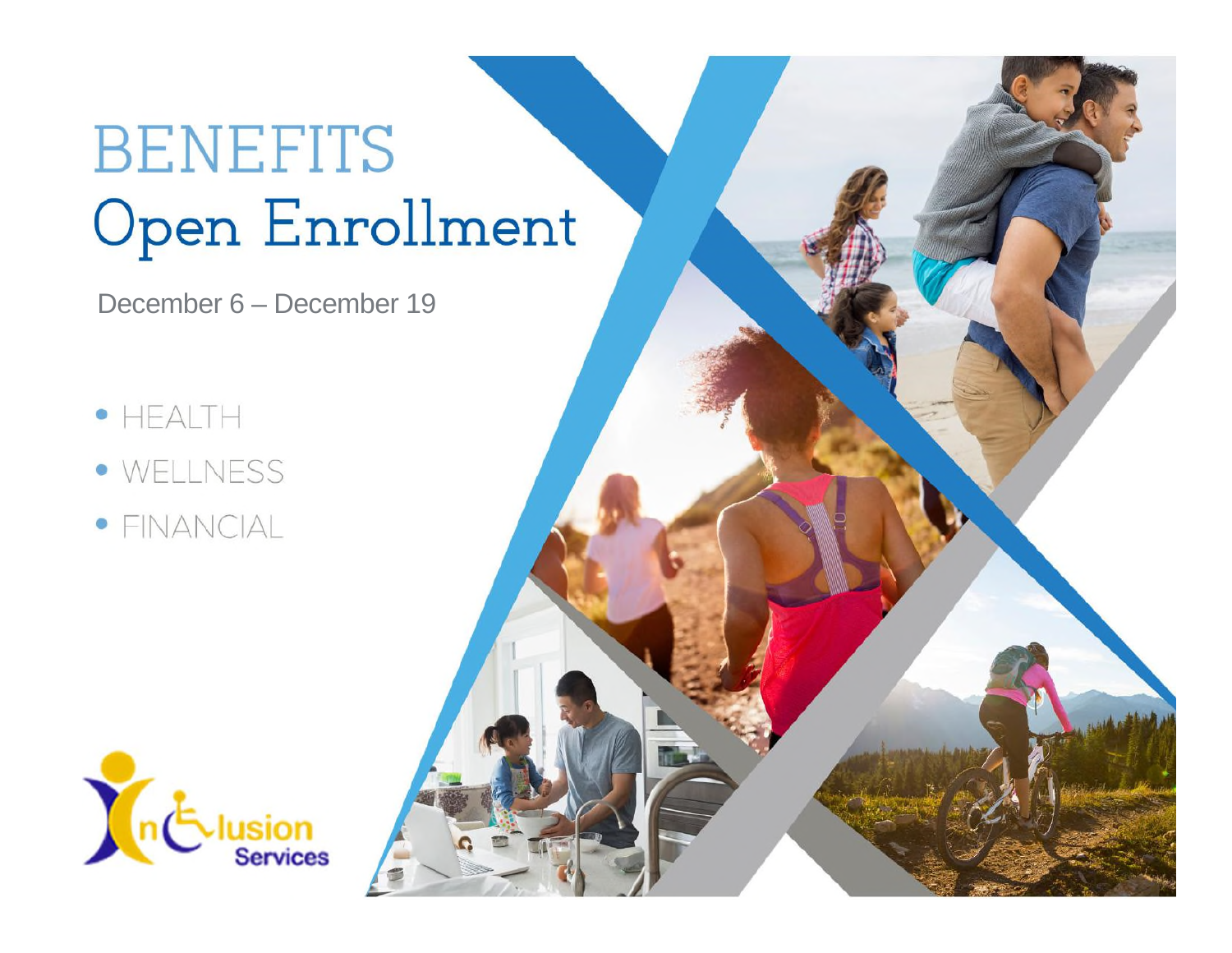### **AGENDA**

- Welcome
- Eligibility & Enrollment
- Review of 2022 Benefits
- How to Enroll
- Questions

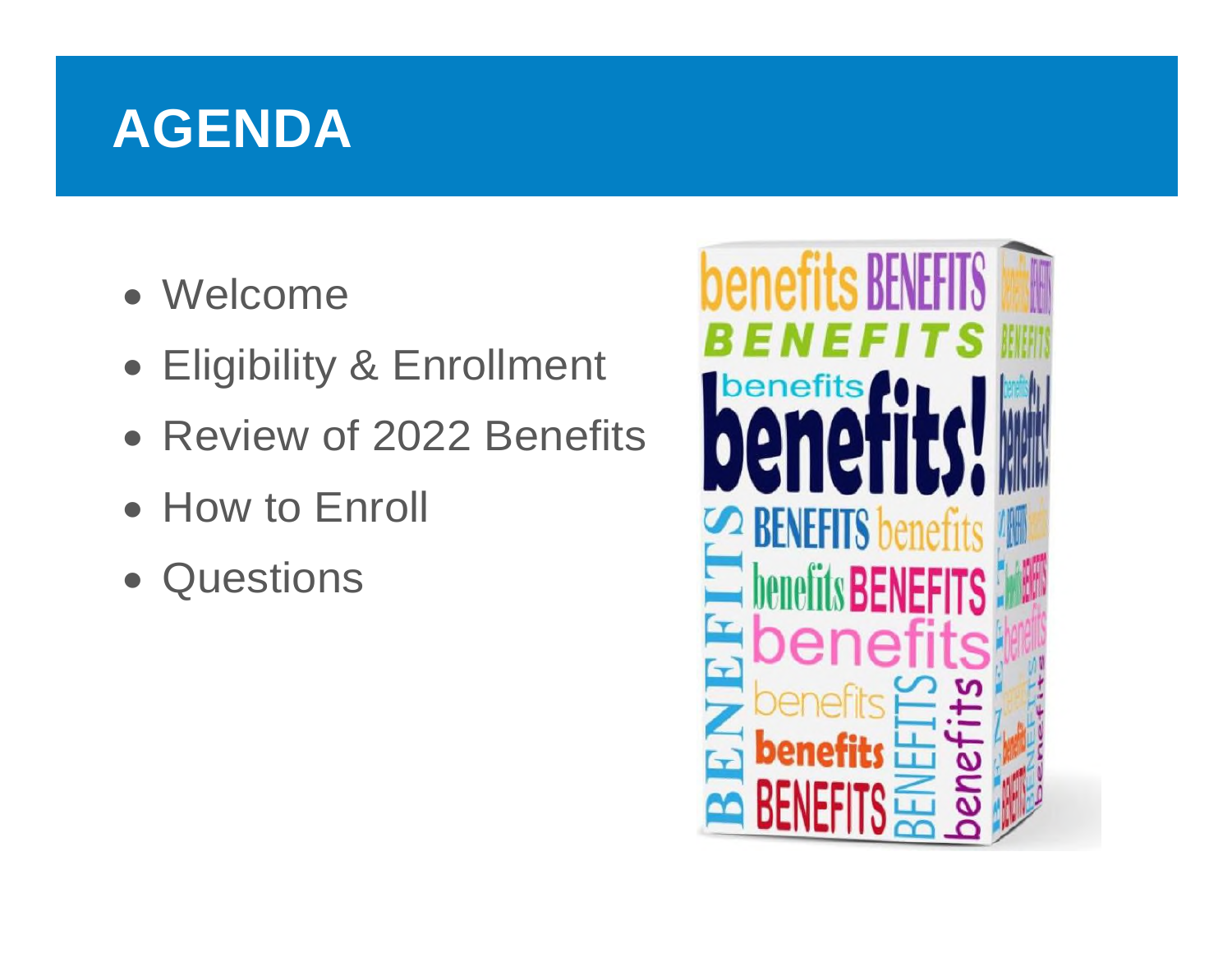### **YOUR BENEFITS TEAM**

**Monica Robles Human Resources Specialist II SoCal 562-945-2000 mrobles@inclusionsvs.org**

**Tressa Davis Human Resources Specialist NorCal 707-681-0601 tdavis@inclusionspecialized.org**

### **My Benefits Champion**

**Monday – Friday 7:00 am to 5:30 pm PST Phone: 855-687-2426 / Fax: 866-214-2211 Email: champion@hubinternational.com**

–Need an ID card? Need help with a claims issue? –Have questions regarding your benefits?

–Received an invoice or Explanation of Benefits (EOB) and don't know what to do?

–Need help identifying doctors, hospitals, dentists and other healthcare providers?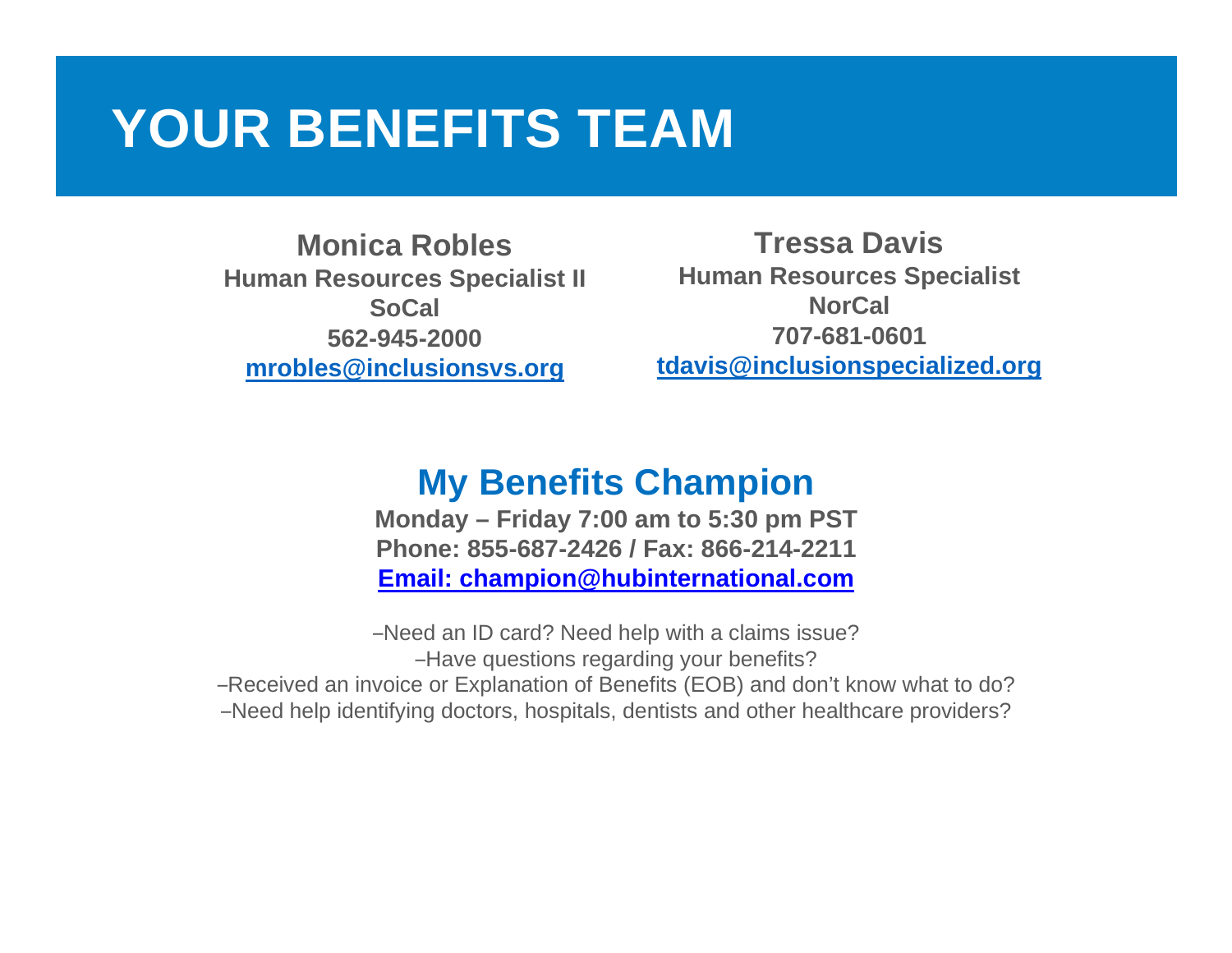### **BENEFITHUB**

- Access all employee benefits information Access links to all providers
- View Annual Employee notices
- Enjoy discounts & perks from thousands of retailers
- Receive cash back for rewards purchased
- Membership in our Employee Purchasing Program

**To register visit www.inclusionservices.benefithub.com Create a Username & Password** 

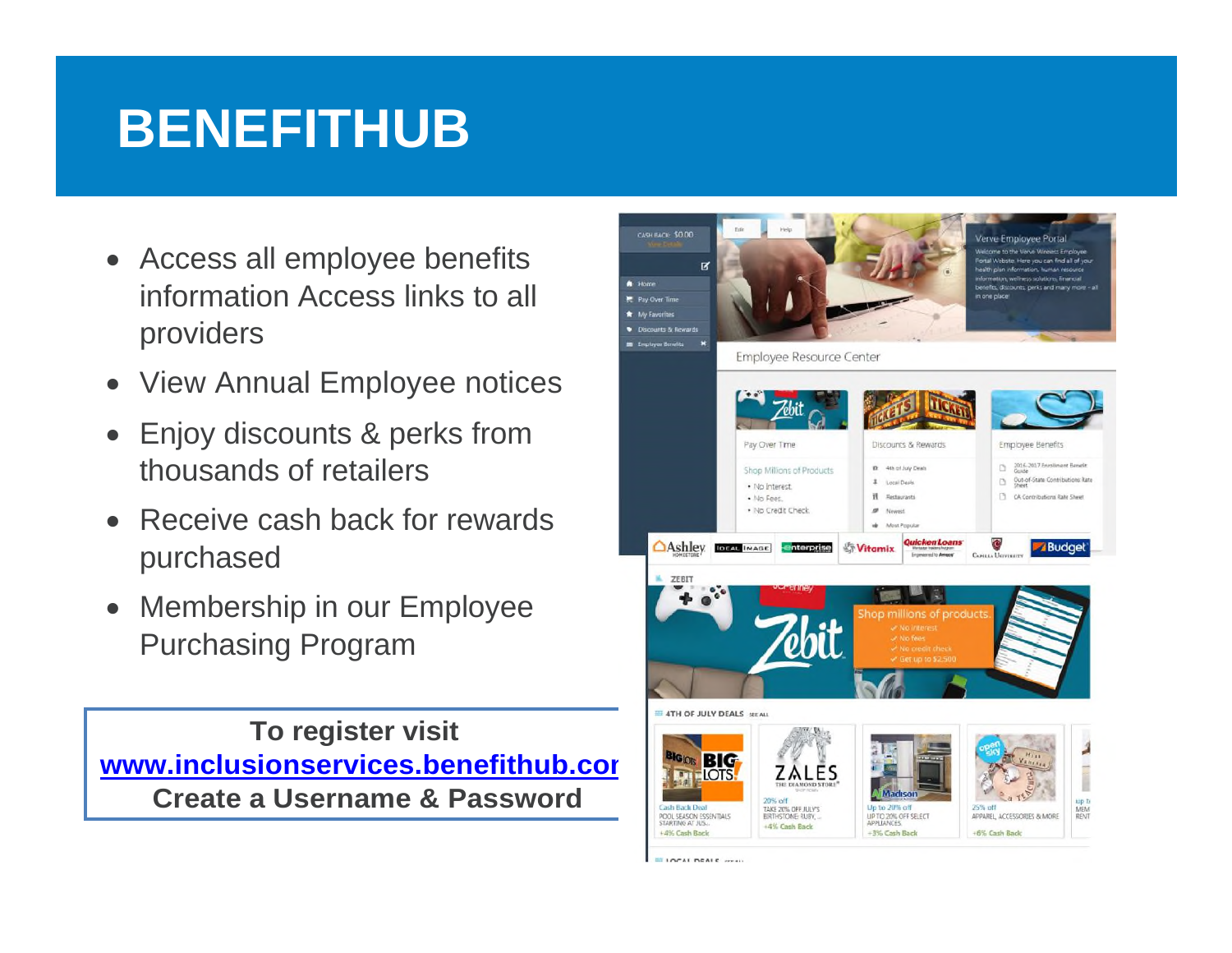### **ELIGIBILITY**

#### **Who can enroll?**

- Full-Time eligible employees
- Legal Spouse and Domestic Partners (check with Employer for DP rules)
- Dependent children, step-children, children of your legal spouse or domestic partner, up to age 26

#### **When can you enroll?**

- New Hires: following wait period
- During annual open enrollment
- Within 30 days of a family status change (qualifying event, life event)

#### **Your healthcare elections will remain in force until next open enrollment unless you have a Qualifying Event like:**

- Birth, Adoption, or placement for adoption of a child
- Marriage, Divorce, Annulment
- Loss of coverage through another qualified plan
- *NOTE: You must notify Human Resources within 30 days of a qualifying event*

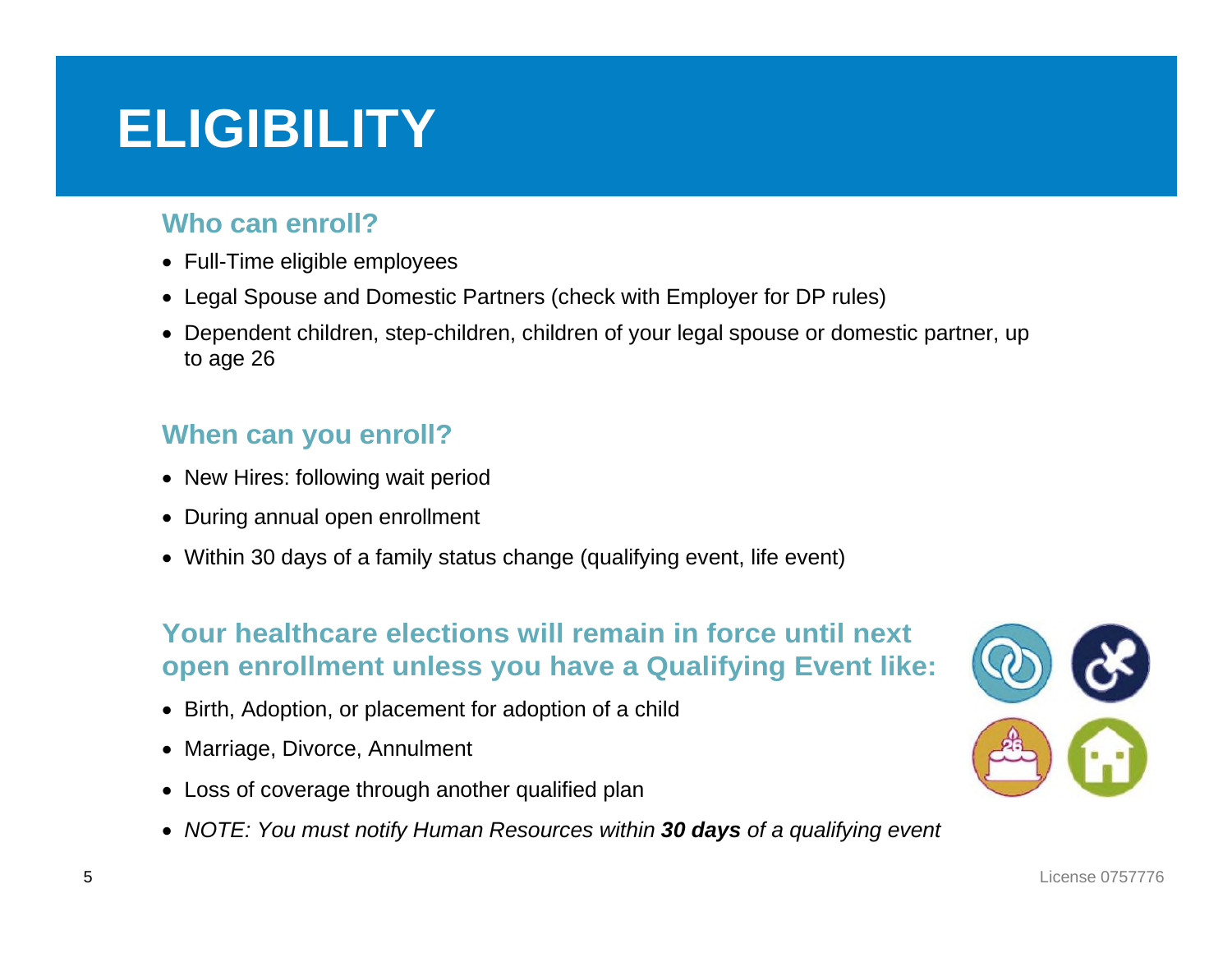### **MEDICAL PLAN COMPARISON**

|                                     | <b>Kaiser</b>                                                            |                                                                          |                                                                          |                                                                          |                                                                  |  |
|-------------------------------------|--------------------------------------------------------------------------|--------------------------------------------------------------------------|--------------------------------------------------------------------------|--------------------------------------------------------------------------|------------------------------------------------------------------|--|
| <b>Key Benefits</b>                 | <b>Bronze 60 HMO 5400/60</b>                                             | <b>Silver 70 HMO 2600/55</b>                                             | <b>Silver 70 HMO 1650/55</b>                                             | Gold 80 HMO 250/35                                                       | <b>Gold 80 HMO 0/30</b>                                          |  |
| <b>DEDUCTIBLE</b>                   |                                                                          |                                                                          |                                                                          |                                                                          |                                                                  |  |
| Individual / Family                 | \$5,400 / \$10,800 (embedded)                                            | \$2,600 / \$5,200 (embedded)                                             | \$1,650 / \$3,300 (embedded)                                             | \$250 / \$500 (embedded)                                                 | \$0/\$0                                                          |  |
| <b>OUT-OF-POCKET MAX</b>            |                                                                          |                                                                          |                                                                          |                                                                          |                                                                  |  |
| Individual / Family                 | \$8,200 / \$16,400 (embed; includes                                      | \$8,200 / \$16,400 (embed; includes                                      | \$8,200 / \$16,400 (embed; includes                                      | \$7,800 / \$15,600 (embed; includes                                      | \$7,000 / \$14,000 (embedded)                                    |  |
| <b>PHYSICIAN SERVICES</b>           | aea)                                                                     | aea)                                                                     | aea)                                                                     | aea)                                                                     |                                                                  |  |
| <b>Office Visits</b>                | \$60/\$80 (ded waived first 3<br>visits; combined office limit)          | \$55/\$80 (ded waived)                                                   | \$55/\$80 (ded waived)                                                   | \$35/\$55 (ded waived)                                                   | \$30/\$35                                                        |  |
| Preventive Care                     | 0% (ded waived)                                                          | 0% (ded waived)                                                          | 0% (ded waived)                                                          | 0% (ded waived)                                                          | 0%                                                               |  |
| Diagnostic Lab/X-Ray                | \$30/50% after ded                                                       | \$30/\$75 after ded                                                      | \$30/\$75 (ded waived)                                                   | \$35/\$55 (ded waived)                                                   | \$30/\$40                                                        |  |
| Chiropractic Care                   | \$15 (ded waived; 20 visits per year)                                    | \$15 (ded waived; 20 visits per year)                                    | \$15 (ded waived; 20 visits per year)                                    | Not Covered                                                              | \$15 (20 visits per year)                                        |  |
| <b>PRESCRIPTION DRUGS</b>           |                                                                          |                                                                          |                                                                          |                                                                          |                                                                  |  |
| <b>Pharmacy Deductible</b>          | Combined w/Medical (Subject Tiers 2-Combined                             | w/Medical (Subject Tiers 2-                                              | \$350/\$700 (Subject Tiers 2-4)                                          | None                                                                     | None                                                             |  |
| Tier 1 (Generic Formulary)          | $$20$ (up to 30-day supply)                                              | $$20$ (up to 30-day supply)                                              | \$20 (up to 30-day supply)                                               | \$15 (up to 30-day supply)                                               | \$15 (up to 30-day supply)                                       |  |
| Tier 2 (Preferred Brand)            | 50% (up to 30-day supply)                                                | \$75 (up to 30-day supply)                                               | \$75 (up to 30-day supply)                                               | \$40 (up to 30-day supply)                                               | \$40 (up to 30-day supply)                                       |  |
| Tier 3 (Non-Preferred Brand)        | Same as preferred brand drugs when<br>approved through exception process | Same as preferred brand drugs wher<br>approved through exception process | Same as preferred brand drugs wher<br>approved through exception process | Same as preferred brand drugs when<br>approved through exception process | Same as preferred brand drugs<br>when approved through exception |  |
| Tier 4 (Specialty Drugs)            | 50% up to \$500 (up to 30-day<br>أبداحه                                  | 45% up to \$250 (up to 30-day<br>nnh/                                    | 20% up to \$250 (up to 30-day                                            | 20% up to \$250 (up to 30-day<br>$m \wedge b$                            | 20% up to \$250 (up to 30-day                                    |  |
| <b>HOSPITAL FACILITY</b>            |                                                                          |                                                                          |                                                                          |                                                                          | supply)                                                          |  |
| <b>Inpatient Hospital Services</b>  | 50% after ded                                                            | 45% after ded                                                            | 40% after ded                                                            | \$600/day after ded, 5 days max                                          | \$600/day, 5 days max                                            |  |
| Outpatient Surgery in a<br>Hospital | 50% after ded                                                            | 45% after ded                                                            | 40% after ded                                                            | \$335 after ded                                                          | \$320                                                            |  |
| <b>EMERGENCY SERVICES</b>           |                                                                          |                                                                          |                                                                          |                                                                          |                                                                  |  |
| <b>Emergency Room</b>               | 50% after ded (waived if admitted)                                       | 45% after ded (waived if admitted)                                       | 40% after ded (waived if admitted)                                       | \$250 after ded (waived if admitted)                                     | \$250 (waived if admitted)                                       |  |
| Ambulance                           | 50% after ded                                                            | 45% after ded                                                            | 40% after ded                                                            | \$250 after ded                                                          | \$250                                                            |  |
| <b>Urgent Care</b>                  | \$60 (ded waived first 3 visits;<br>combined office limit)               | \$55 (ded waived)                                                        | \$55 (ded waived)                                                        | \$35 (ded waived)                                                        | \$30                                                             |  |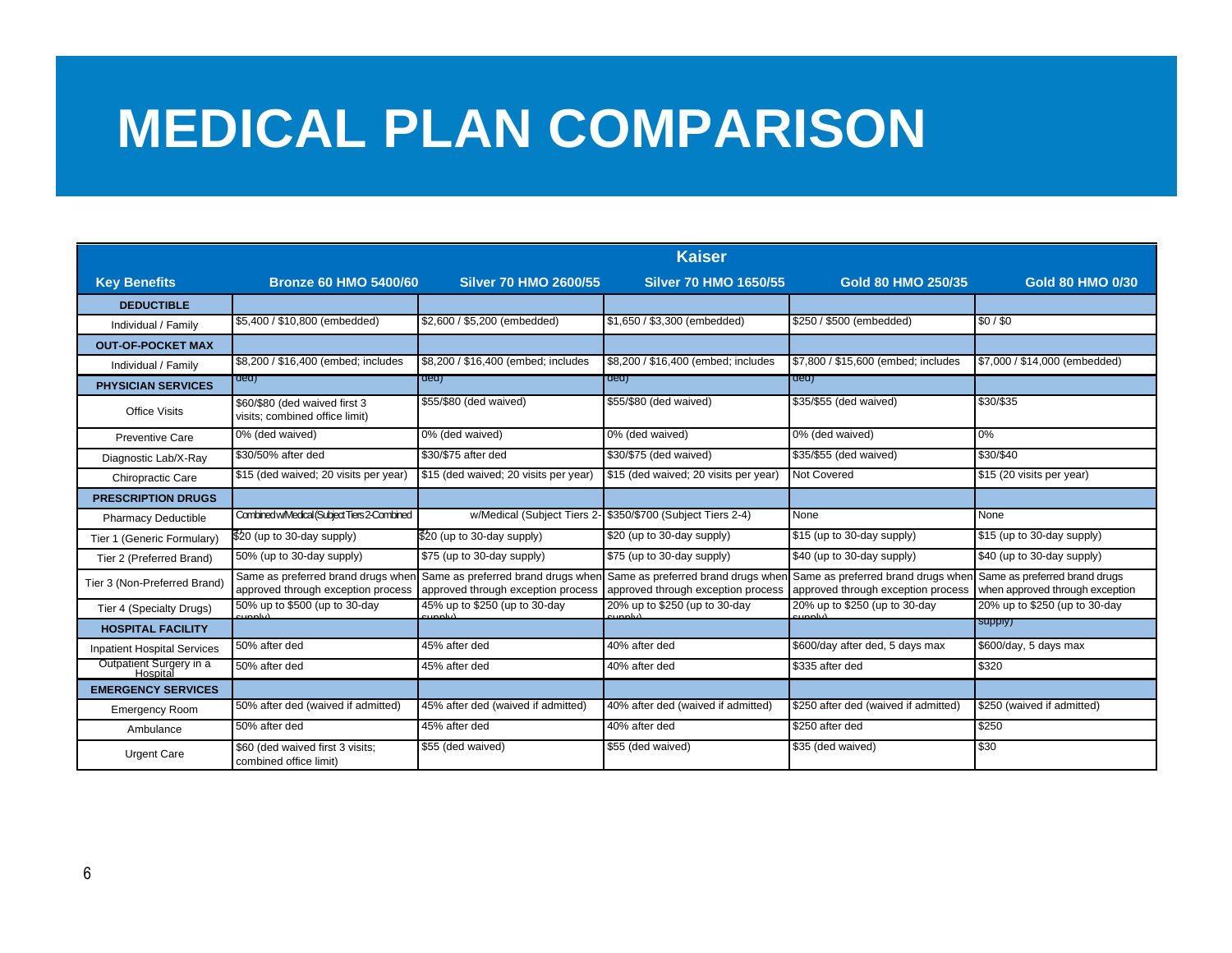## Carrier Website- sign up ASAP!

### **Create your personal account at www.kp.org**

**Here you can:** 

- **Get personal claim info**
- **View your plan benefits**
- **Find Providers who participate in your plan**
- **Get wellness tips, resources, discounts**

**\*Visiting your carrier website could lower your health costs by 20%\*** 

**Study by Kaiser Permanente 2013** 



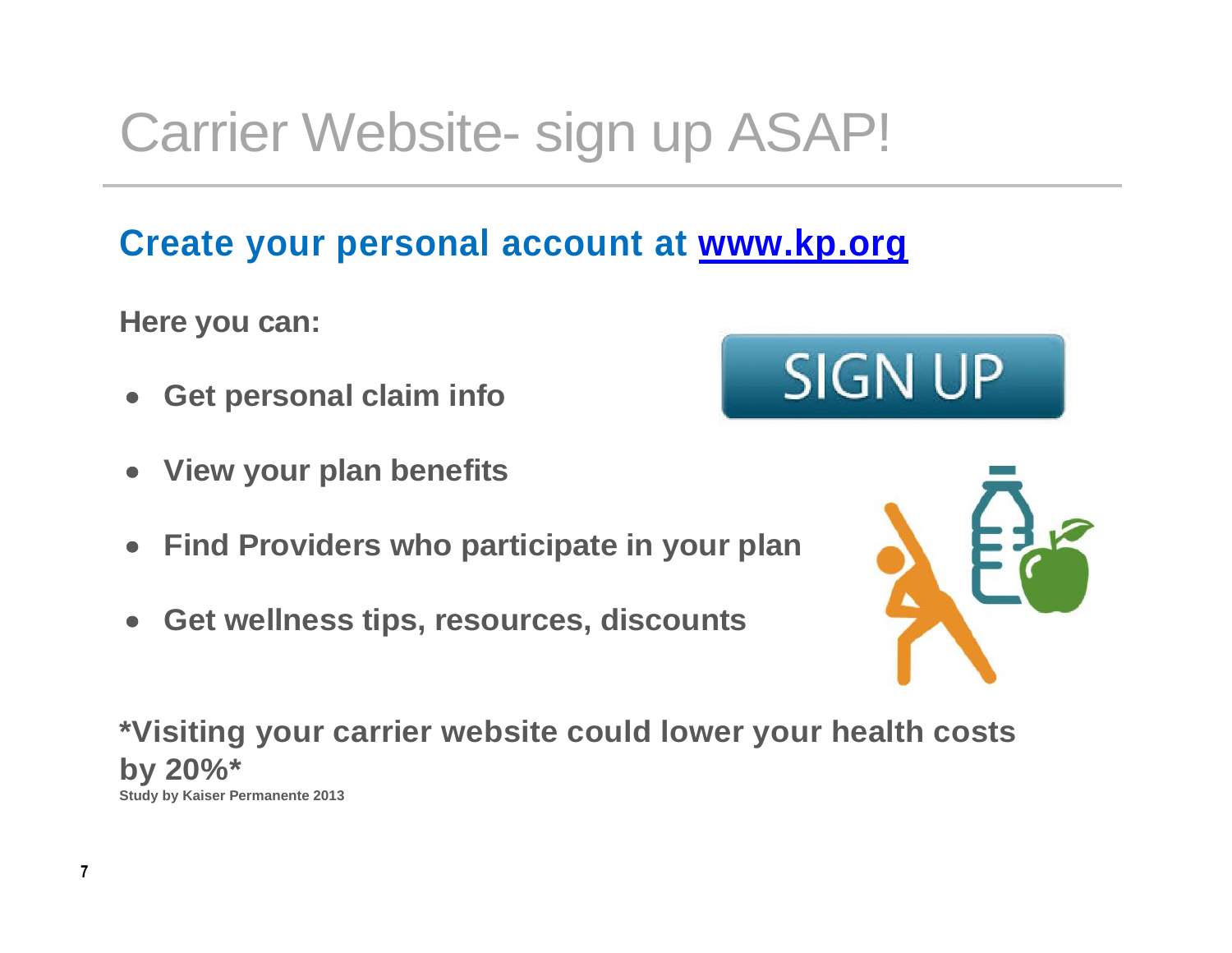### Kaiser Extras

#### **Save time by utilizing TELEMEDICINE**

*See flyer on BenefitHUB for a list of numbers to call!* 

#### **Get Connected with the Kaiser Mobile App!**

Have your health/medical record # handy and register online at **KP.ORG/Register,** then download the Kaiser app!

#### **Register at KP.ORG/Register so you can:**

- Email your doctor
- View lab results
- Refill RXs
- Request routine appointments
- View immunizations

#### **Use URGENT CARE whenever possible! Save time and money!**

#### **Call 1-888-KPONCALL (1-888-576-6225) for urgent care advice**

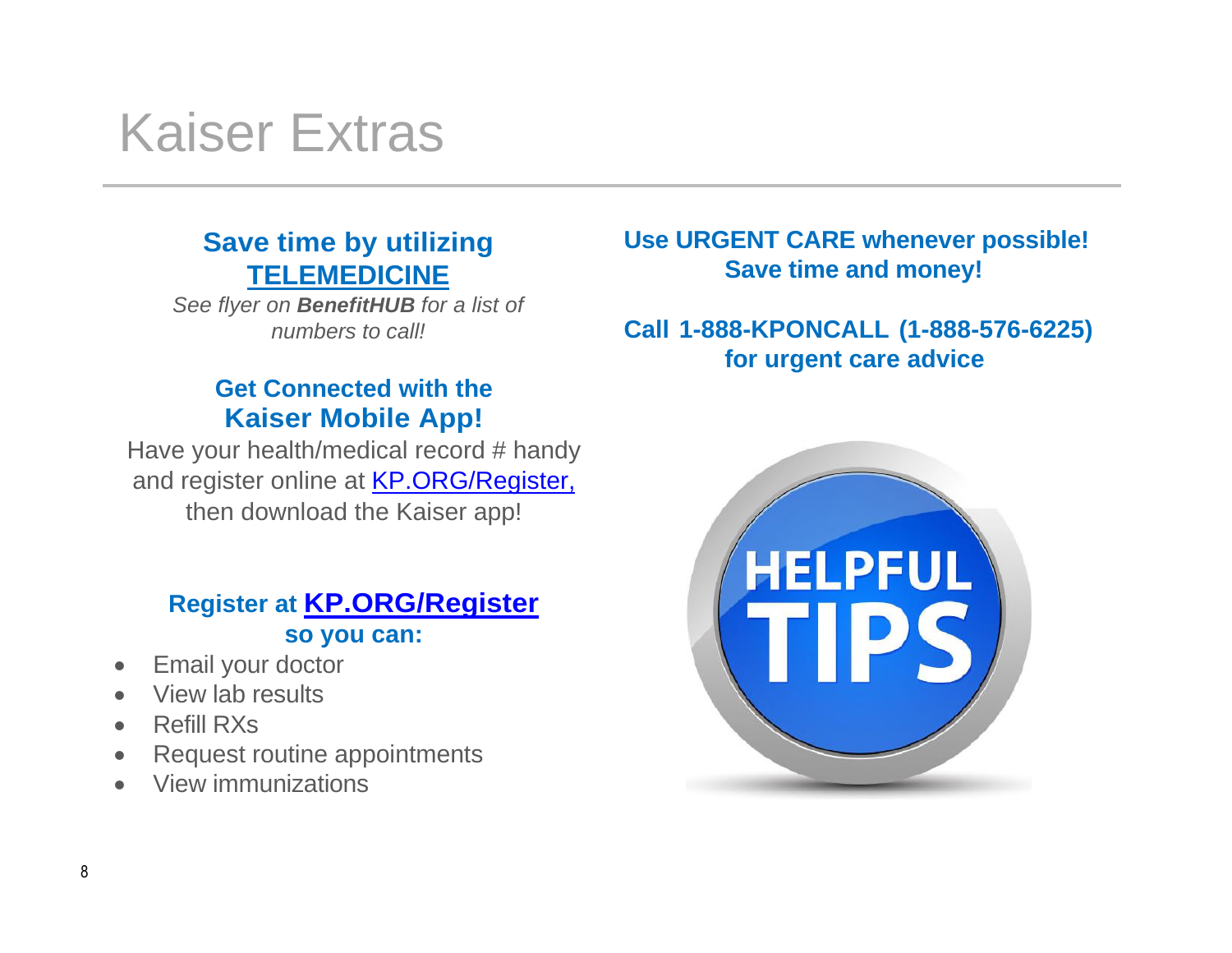## **DENTAL HIGHLIGHTS**

| <b>Dental</b><br><b>Benefits</b>           | Beam Dental SmartPremium Select 100/90/60/50-2000-1500 PPO |                       |  |  |
|--------------------------------------------|------------------------------------------------------------|-----------------------|--|--|
| <b>PPO</b>                                 | <b>PPO</b><br><b>In-Network</b>                            | <b>Out-Of-Network</b> |  |  |
| <b>Network</b>                             | Beam Dental PPO                                            |                       |  |  |
| <b>Deductible</b><br>(Individual   Family) | \$50   \$150                                               | \$50   \$150          |  |  |
| <b>Benefit Maximum</b><br>(per Individual) | \$2,000 per enrolled                                       |                       |  |  |
| <b>Preventive Services</b>                 | 100%                                                       | 100%                  |  |  |
| <b>Basic Services</b>                      | 90%                                                        | 80%                   |  |  |
| <b>Major Services</b>                      | 60%                                                        | 50%                   |  |  |
| <b>Orthodontia</b><br>(Children Only)      | 50%, \$1,500 max                                           |                       |  |  |

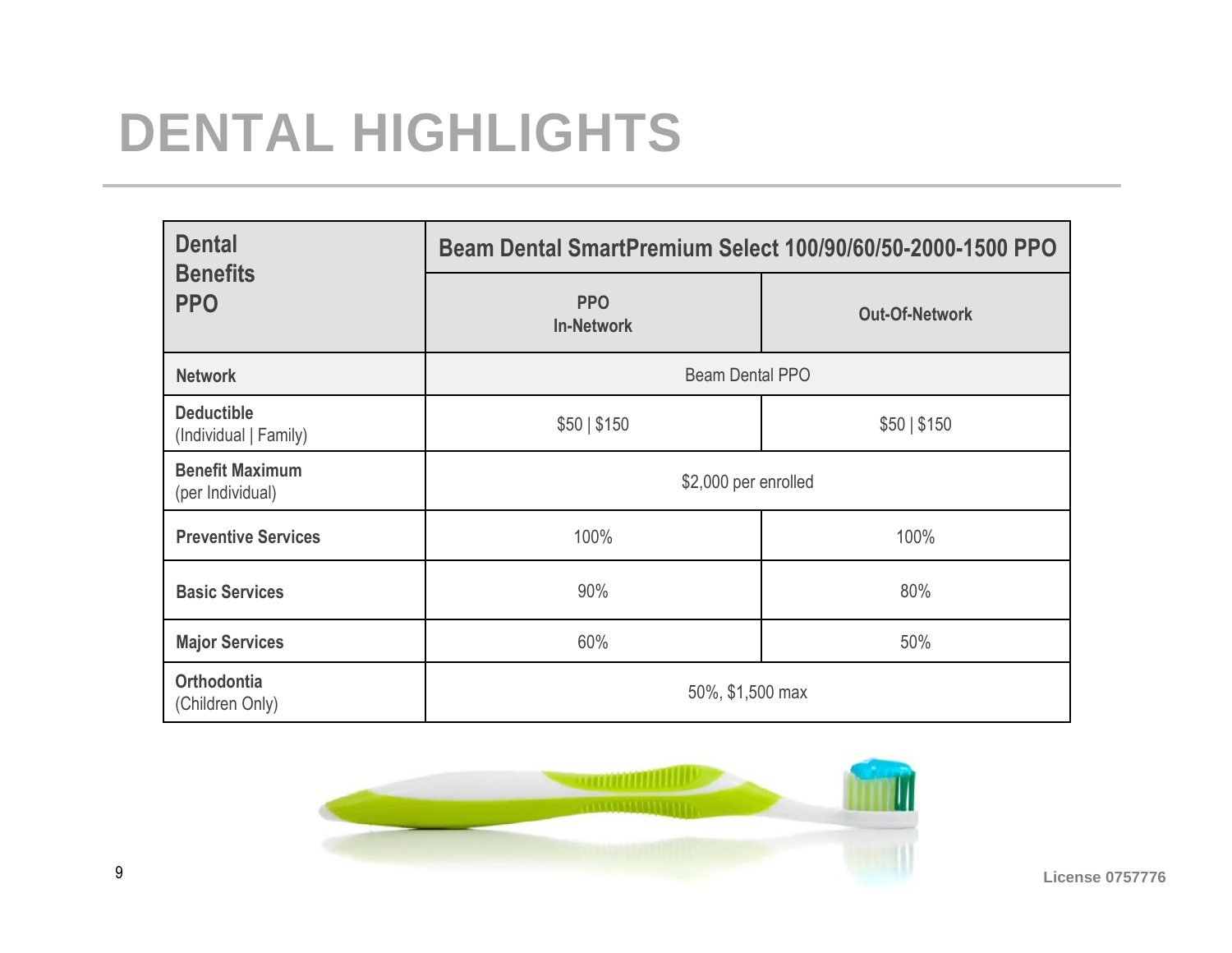## VISION HIGHLIGHTS

| <b>Vision</b>                                                                                | <b>Beam (VSP) Vision</b>                                                           | $\frac{10}{26}$<br>$rac{390 \text{ } \text{C}}{41 \text{ } \text{M} \text{C}}$ |
|----------------------------------------------------------------------------------------------|------------------------------------------------------------------------------------|--------------------------------------------------------------------------------|
| <b>Benefits</b>                                                                              | <b>In-Network</b>                                                                  | F P<br>$\frac{m}{16}$<br>$\frac{100}{200}$                                     |
| <b>Network</b>                                                                               | Beam (VSP) Vision                                                                  | ∗TOZ<br>$\frac{2047}{21.3367}$                                                 |
| Exam<br>(once every 12 months)                                                               | \$10                                                                               | LPED<br>$\frac{40H}{102H}$<br>EСF<br>P<br>$rac{1}{111}$                        |
| <b>Lenses</b><br>(once every 12 months instead of contact lenses)<br>Single/Bifocal/Trifocal | Covered 100% after \$25 eyewear copay                                              | <b>FELOPZD</b><br>$\frac{25.01}{7.02.90}$                                      |
| <b>Frames</b><br>(once every 24 months)                                                      | \$150 allowance after \$25 eyewear copay                                           | $\frac{mn}{n \cos m}$<br><b>FPOTEC</b><br>륷<br>$\frac{1047}{41040}$            |
| <b>Contact Lenses</b><br>(once every 12 months; instead of prescription<br>glasses)          | Medically necessary: 100% after \$25 eyewear<br>copay<br>Elective: \$150 allowance | $\frac{1977}{34640}$<br>F D P L T C E O<br><b>ENOSNEEUQ</b>                    |
| <b>Discounts</b>                                                                             | 20% on amounts after \$150 allowance                                               |                                                                                |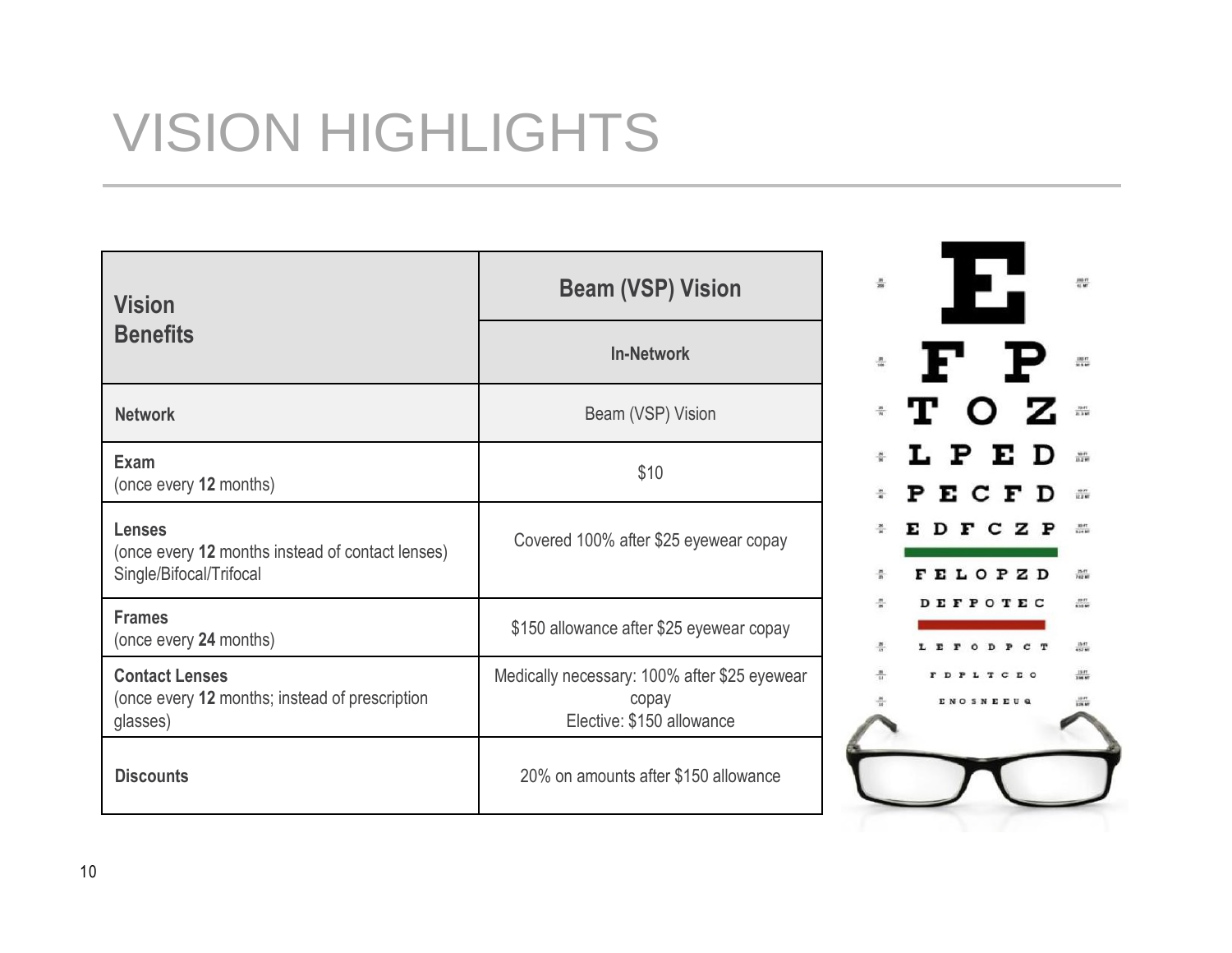### **WHAT DO YOU NEED TO DO?**

#### **OPEN ENROLLMENT: Medical, Dental, Vision**

- 1. Review benefit materials on **BenefitHub**
- 2. Log on to Paycom *after* you receive the announcement that the enrollment system is "live"
- 3. Review and add dependents, confirm your personal information
- 4. All full-time employees **MUST** enroll or waive benefits.
- 5. Review and submit your elections/waivers online & review confirmation

#### **Deadline is December 19th**

#### **NEW HIRE: Medical, Dental, Vision**

- 1. Review benefit materials on **BenefitHub**
- 2. Once you receive a "welcome" email from Paycom, log on and start your enrollment process
- 3. Review and add dependents, input any missing personal information
- 4. Review then submit your elections/waivers online & review confirmation

**New hires** are eligible first of the month following 60 days employment. Please complete enrollment 30 days prior to eligibility